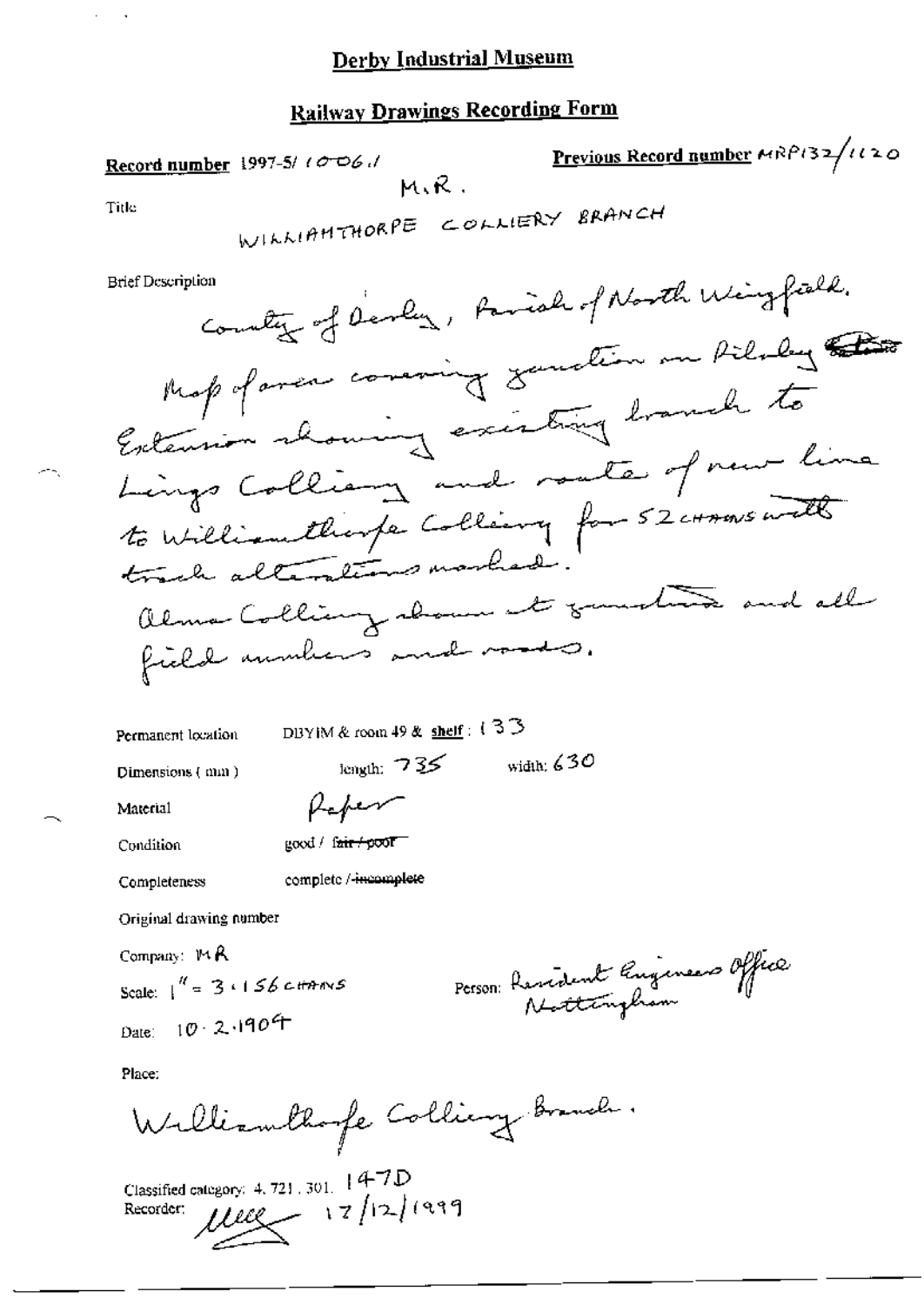# **Railway Drawings Recording Form**

Previous Record number MRP132/1120 Record number 1997-5/1006, 2 WILLIAMTHORPE COLLIERY BRANCH Title PROPOSED JUNCTIONS NEAR ALMA COLLIERY **Brief Description** Rom of existing track layout (blue), with new tracks (puts) to Lings Colliany and Williamthorfe Colling. Redundant tracks (red x)

Permanent location

DBYIM & room 49 & shelf :  $13.3$ 

Dimensions (mm)

length:  $104-0$  width:  $675$ 

 $,14-4$ 

Person:

Material

good / fair-/ poor

Completeness

Condition

complete / incomplete-

Pofer

Original drawing number

Company:  $M \rightarrow R$ 

Scale:  $1'' = 40F2ET$ 

Date:

Place:

Williamthope Collect Branch

Classified category:  $4, 721, 301, 14 + 7D$ Recorder:  $\mu$  $\mu$   $\left| \frac{7}{12} \right|$   $\left| \frac{19999}{120} \right|$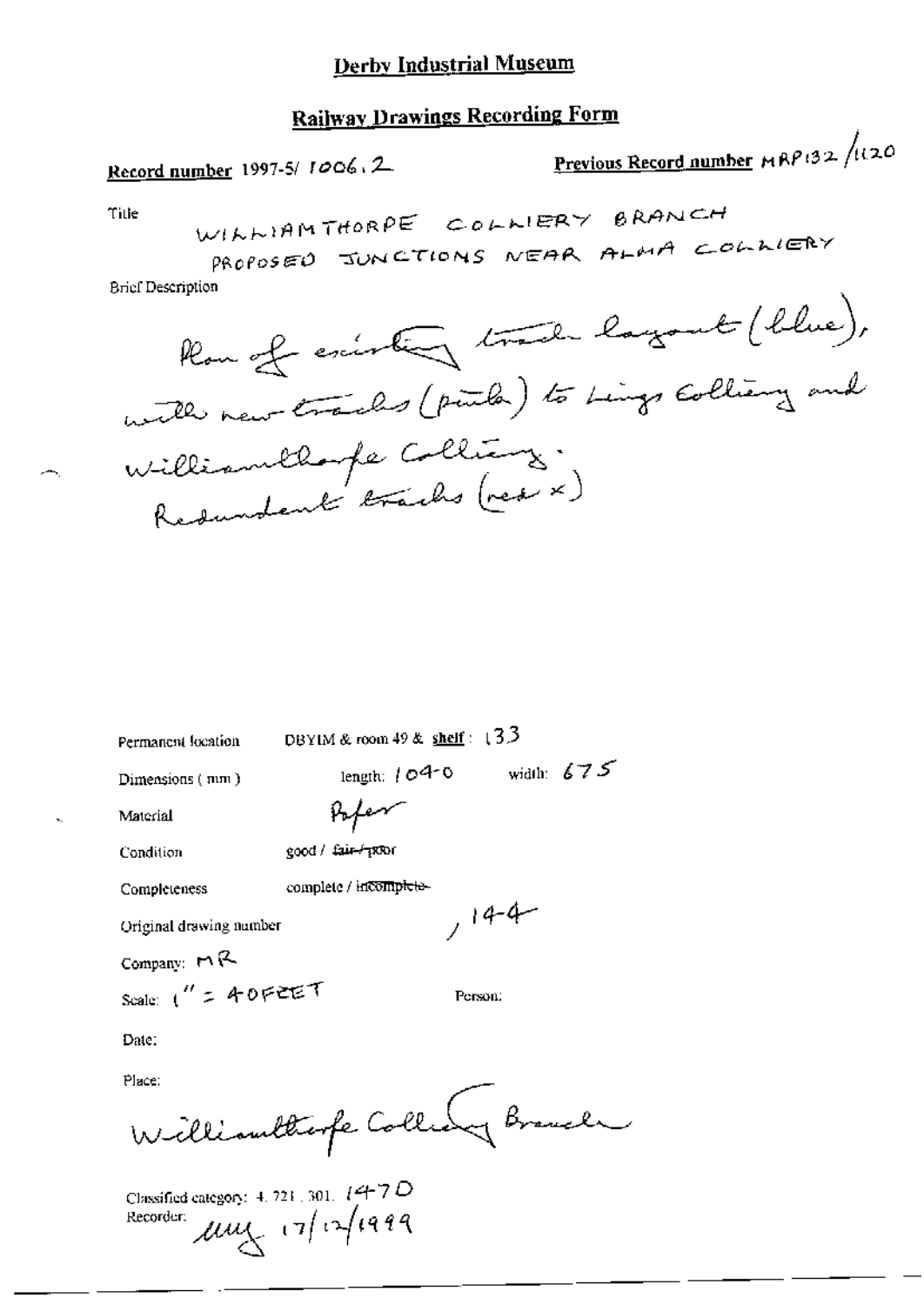### **Railway Drawings Recording Form**

Record number 1997-5/1006, 3

Previous Record number  $\kappa R \rho_1 32/112$  O

Title

**Brief Description** 

Sections at 1 comm intervals on proposed line to williamthoufe Colliany From  $OCH$  to  $1$  cH

Permanent focation.

DBYIM & room 49 & shelf:  $\pm 3.5$ 

Dimensions (mm)

length:  $335$  width:  $685$ 

Person:

Material

Poper

Condition

good / fair+poor

complete / incomplete

Completeness

Original drawing number

Compan: MR

Scale:

Date:

Place:

Welliamthorfie Colling Branch

Classified category: 4, 721, 301,  $\beta$  +7.0 Recorder:  $\mu w + |v| |v|$  , 999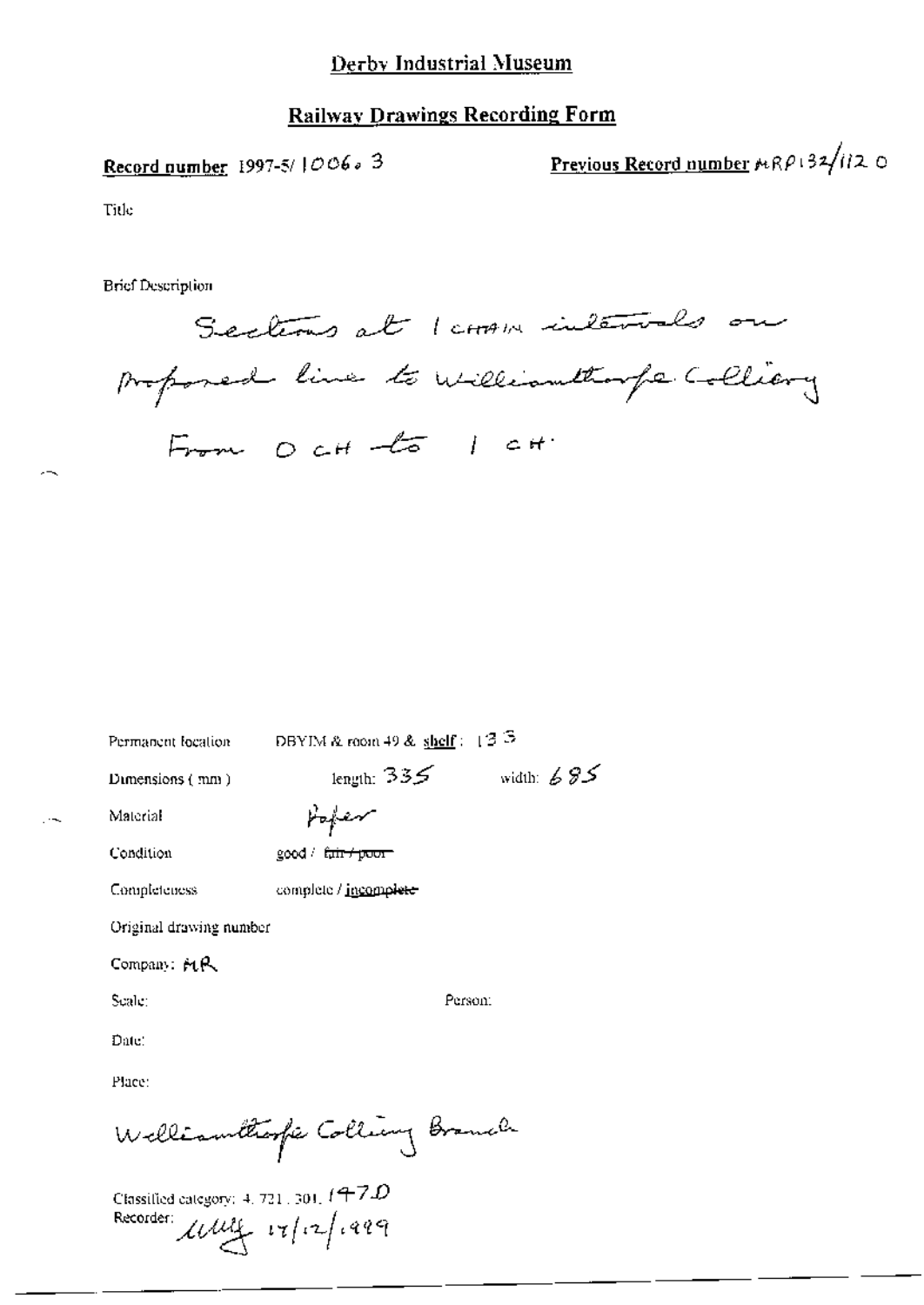#### **Railway Drawings Recording Form**

Record number 1997-5/1006.4

Previous Record number  $\mu R \rho_1 3z/11z$  O

Title

**Brief Description** 

Sections at 1 comme intervals on proposed line to williamthough Colliery From  $2 cH - 6$  6  $cH$ 

Permanent location

DBYIM & room 49 & shelf:  $(3.3)$ 

Person.

Dimensions (mm)

length:  $335$  width:  $685$ سمشقيهم

Condition

 $good / flat$   $point$ 

complete / incomplete

Completeness

Material

Original drawing number

Company: HR

Scale:

Date:

Place.

Welliamthoofs Colling Branch

Classified category: 4, 721, 301,  $l$  4  $7D$ Recorder:  $\mu_{\text{eff}}$   $\text{17}/\text{17}/\text{19}$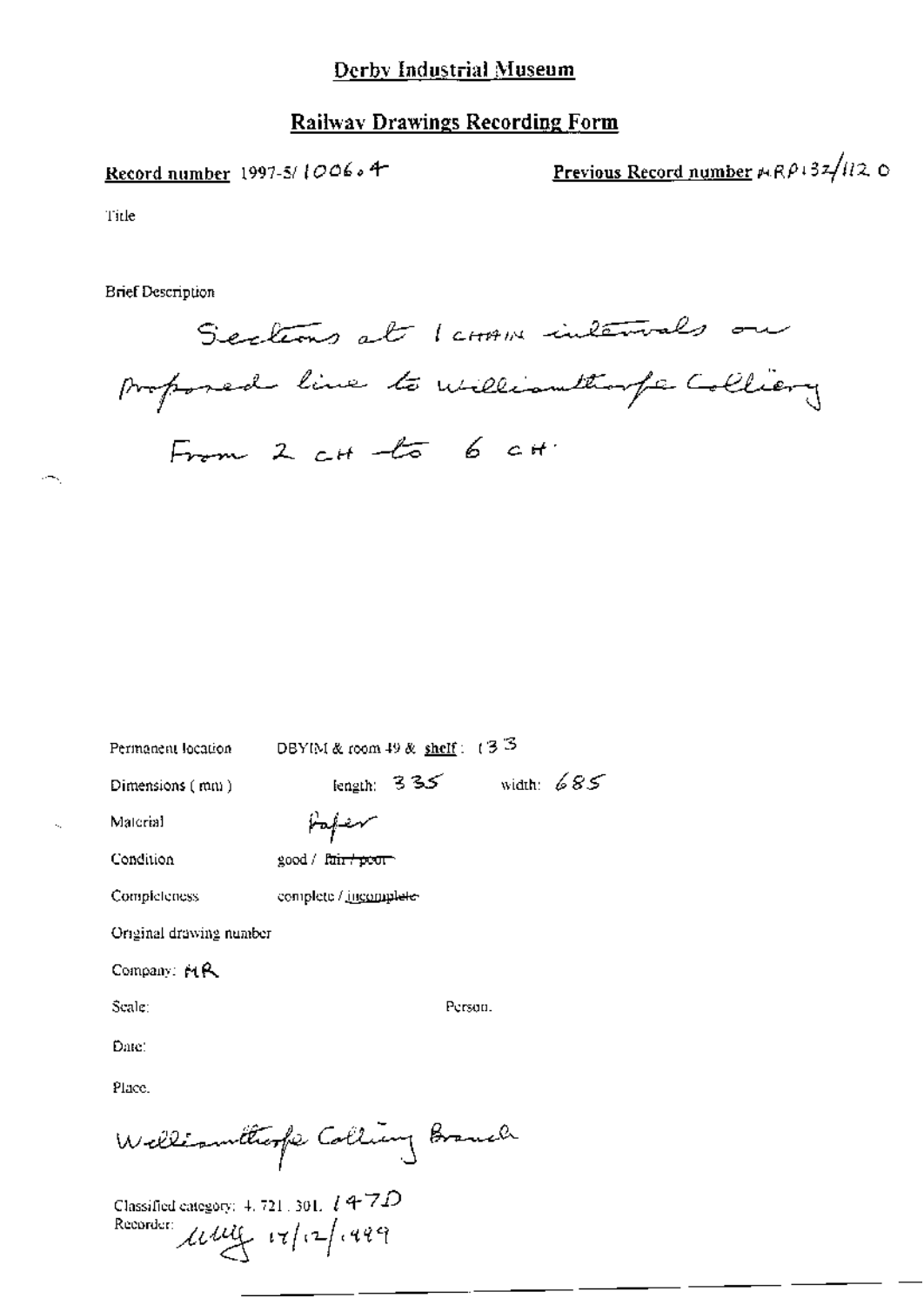# **Railway Drawings Recording Form**

Record number 1997-5/ $1006.5$ 

Previous Record number  $\mu$ RP 32/12 0

Title

**Brief Description** 

Sections at 1 comm intervals on proposed line to williamthough Colliery From  $7$  cH -to  $11$  cH.

Permanent location

DBYIM & room 49 & shelf:  $(3.5)$ 

Person:

Dimensions (mm)

length:  $335$  width:  $655$ Pafer

complete / incomplete

Condition

Material

good / fair / poor

Completeness

Original drawing number

Company: MR

Scale:

Date:

Place:

Welliamthof i Colling Branch

Classified category:  $4.721$  , 301,  $\ell$   $\pm$   $7D$ Recorder: usefiz/12/199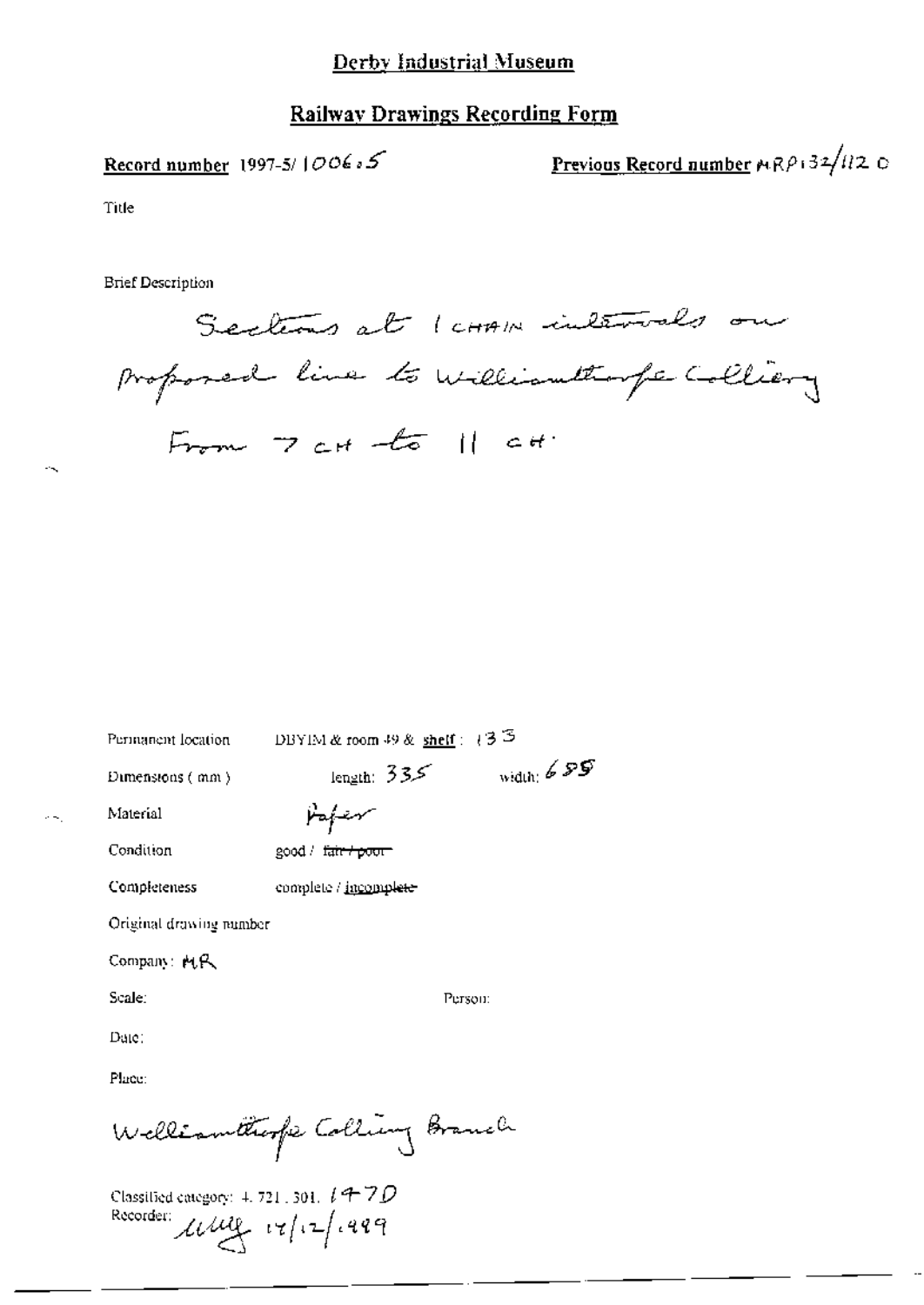#### **Railway Drawings Recording Form**

Record number 1997-5/1006, 6

Previous Record number  $\mu R \rho i 32/112$  O

Title

**Brief Description** 

Sections at 1 corner intervals on proposed line to williamthoufe Colliery From  $12cH - t6$  16  $cH$ 

Permanent location

DBYIM & room 49 & shelf:  $13.5$ 

Person:

Dimensions (mm)

good / f<del>air γνωσ</del>η

length.  $335$  width:  $685$ 

Material

Poper

Condition

Completeness complete / incomplete-

Original drawing number

Company: MR

Scale:

Date:

Place.

Welliamthofe Colling Branch

Classified category: 4, 721, 301,  $(47D)$ Recorder use 17/12/1999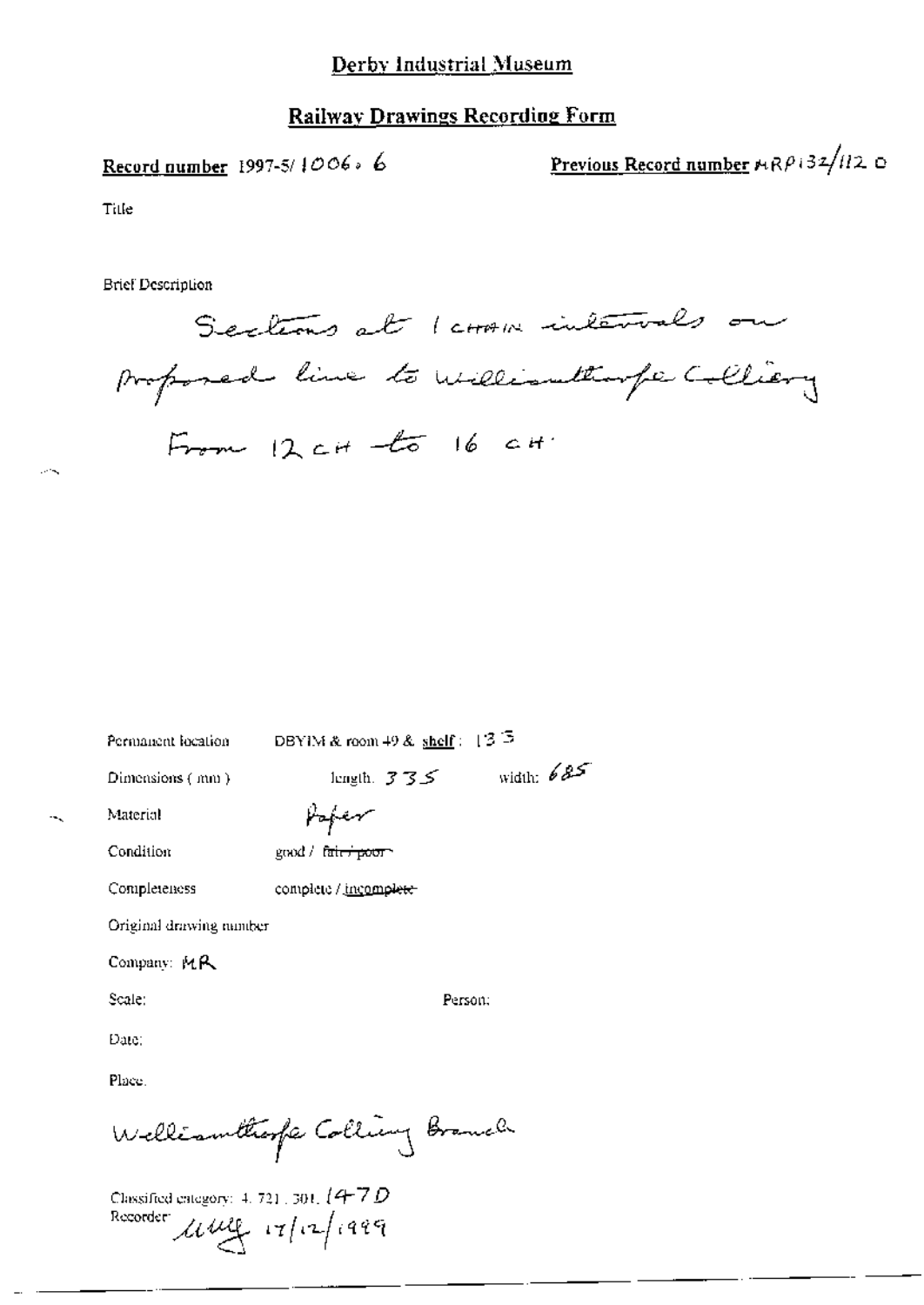#### **Railway Drawings Recording Form**

Record number 1997-5/1006, 7

Previous Record number  $\mu R \rho$  3z/ $\mu$ 2 0

Title

**Brief Description** 

Sections at 1 comme intervals on proposed line to williamthough Colliany  $F_{r+m}$  17 cH  $-$ to 21 cH

Permanent location

DBYIM & room 49 & shelf:  $13.5$ 

Dimensions (mm)

سمستهضهم

complete / incomplete-

length:  $335$ width:  $685$ 

Condition

Material

good / l<del>air/poor</del>

Completeness

Original drawing number

Company, MR

Scale:

Date:

Place.

Welliamthofe Colling Branch

Classified category: 4, 721, 301,  $(4.7D)$ Recorder:  $\mu_{\mathcal{L}}$   $\mu_{\mathcal{L}}$   $\left| \frac{1}{2} \right|$   $\left| \frac{1}{2} \right|$   $\left| \frac{1}{2} \right|$ 

Person: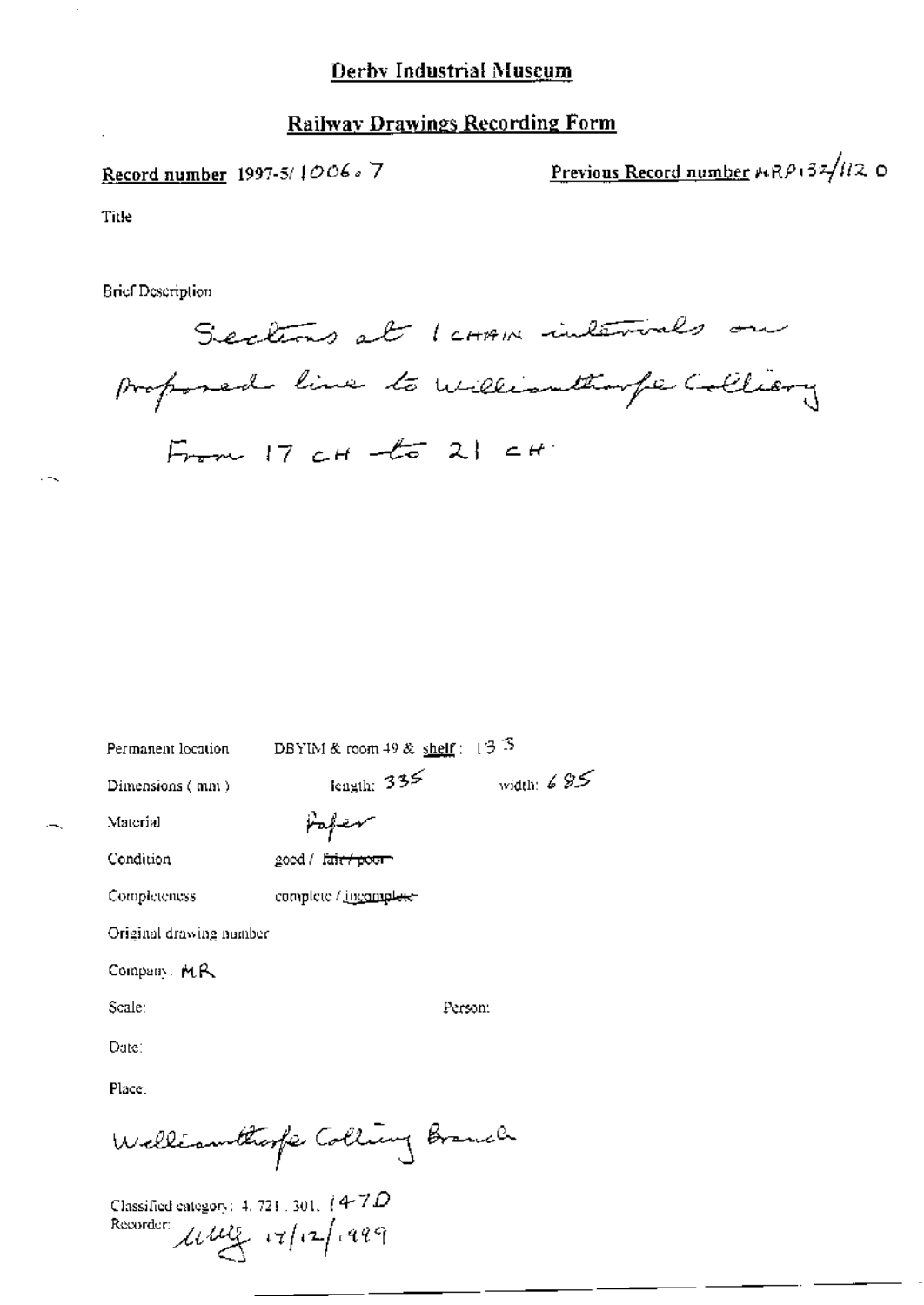Record number 1997-5/1006, 8

Previous Record number  $\mu R \rho$ 132/120

Title

**Brief Description** 

Sections at 1 comme intervals on proposed line to williamthoufer Colliery  $F_{\text{true}}$  22 cH  $-5$  26 cH

Permanent location

DBYIM & room 49 & shelf:  $\sqrt{3}$   $\sqrt{5}$ 

Dimensions (nm)

length:  $610$  width:  $680$ 

Person:

Material

Paper

good / fan fycor

complete / incomplete-

Condition

Completeness

Original drawing number

Company: HR

Scale:

Date:

Place:

Welliamthofic Colling Branch

Classified category: 4, 723 , 301,  $\int 477D$ Recorder: usef 17/12/1989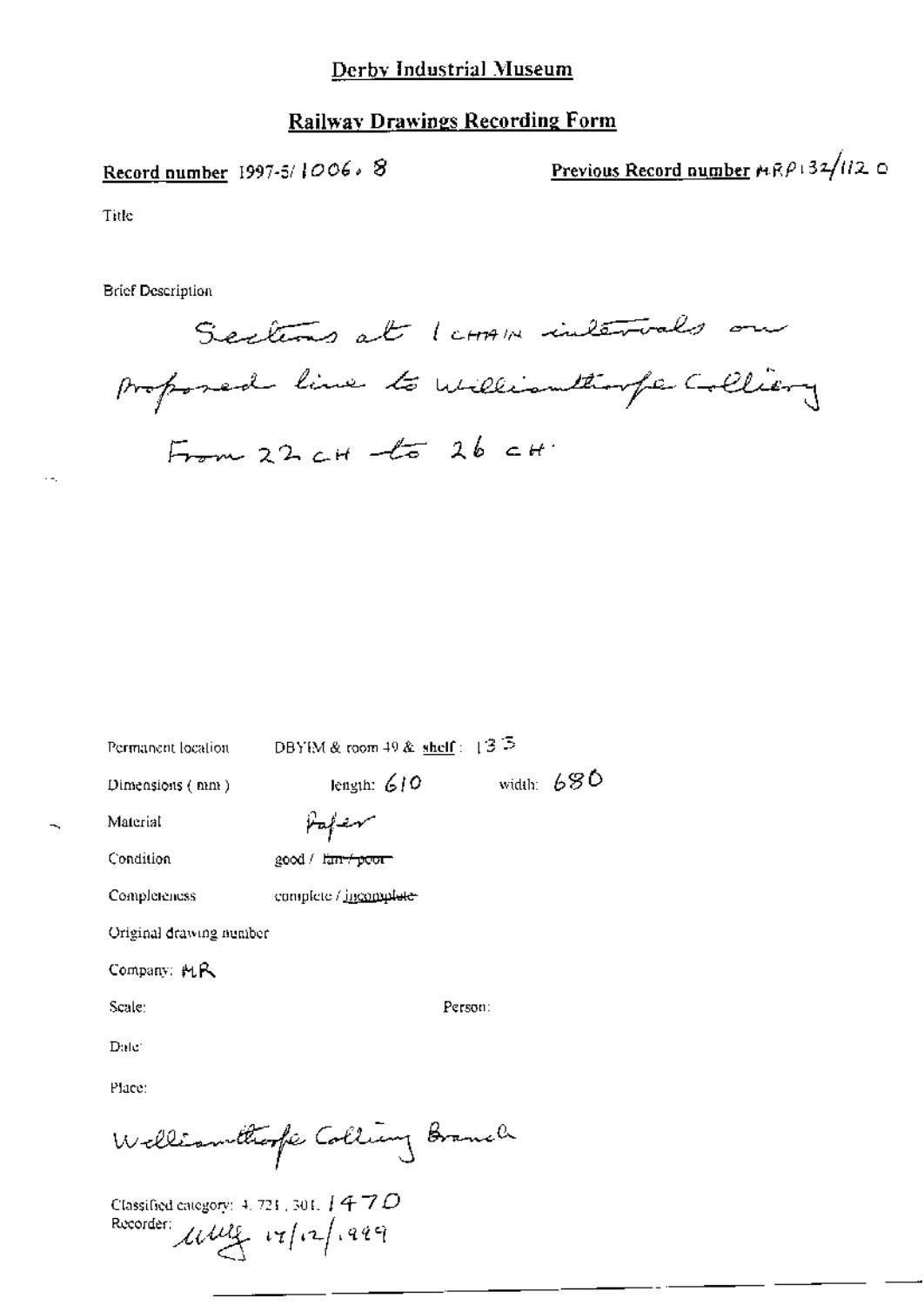### **Railway Drawings Recording Form**

Record number 1997-5/1006, 9

Previous Record number  $ARP + 32/112$  O

Title

Brief Description

Sections at I comme intervals on proposed line to williamthorpe Colliany From  $27$  cH  $-663$  cH

Person:

DBYIM & room 49 & shelf:  $\{3\}$ <sup>3</sup> Permanent location

Dimensions (mm)

length:  $610$  width:  $680$ 

good / fair + poor

Material

Poper

Condition

Completeness

complete / incomplete-

Original drawing number

Company: MR

Scale:

Date:

Place:

Welliamthorfe Colling Branch

Classified category:  $4.721.301.$   $(4.7)$ Recorder util 17/12/1999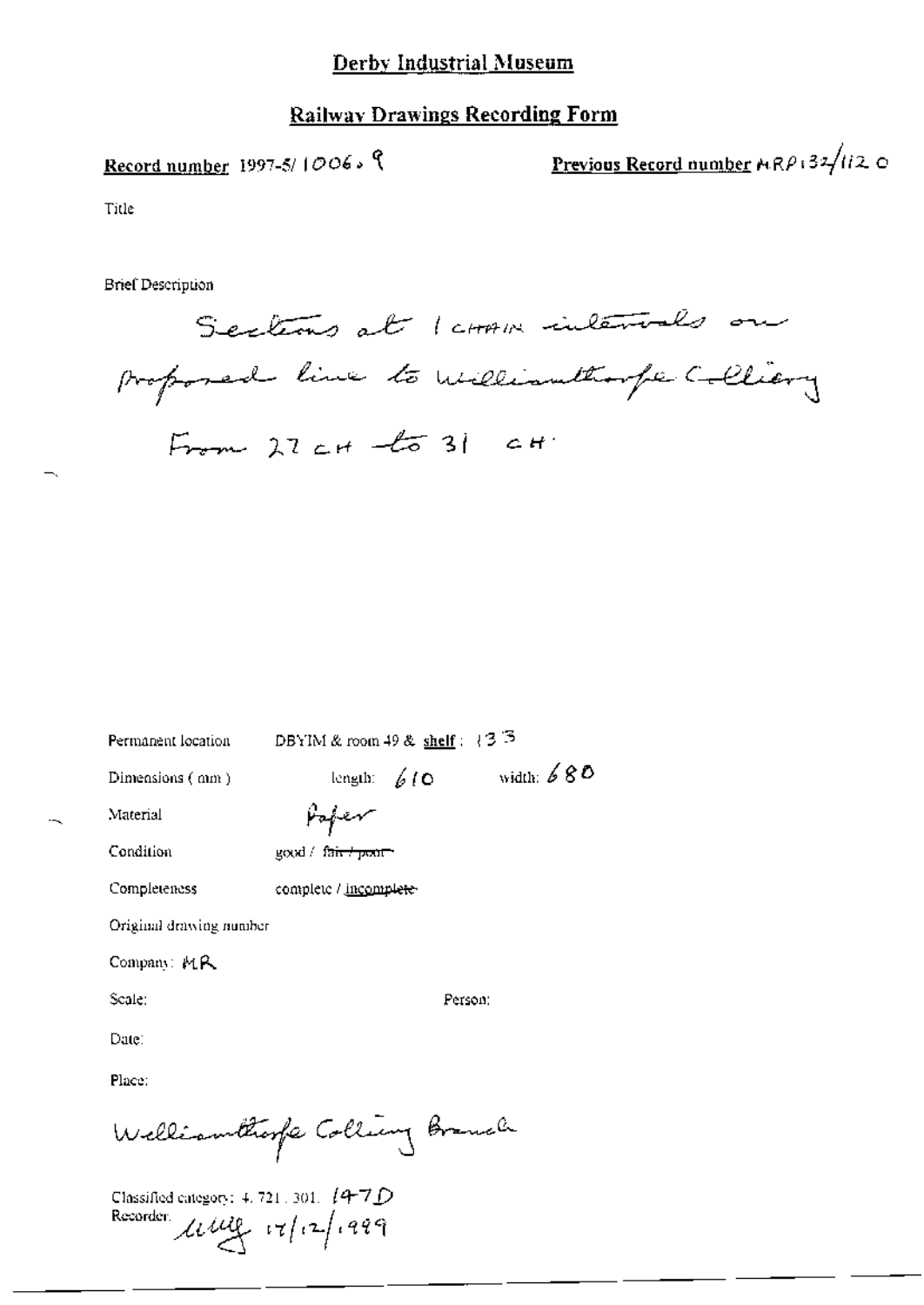Record number 1997-5/ | 006 a 10

Previous Record number  $\mu$  $\beta$  $\beta$   $\frac{3}{4}$ /12 0

Title

**Brief Description** 

Sections at I comme intervals on proposed line to williamthough Colliany  $F_{r-m}$  32 cH  $-65$  36 cH

DBYIM & room 49 & shelf:  $\pm 3.5$ Permanent location

Dimensions (mm)

length:  $610$  width:  $680$ 

Person:

Material

Pafer

Condition

 $\gcd / \sqrt{\sin \tau}$  poor

Completeness complete / incomplete-

Original drawing mimber

Company, M.R.

Scale:

Date:

Place:

Welliamthof Colling Branch

Classified category:  $4.721, 301, 1470$ Recorder  $\mu_{\mathfrak{p}}$   $\mathfrak{p}$   $\mathfrak{p}$   $\mathfrak{p}$   $\mathfrak{p}$   $\mathfrak{p}$   $\mathfrak{p}$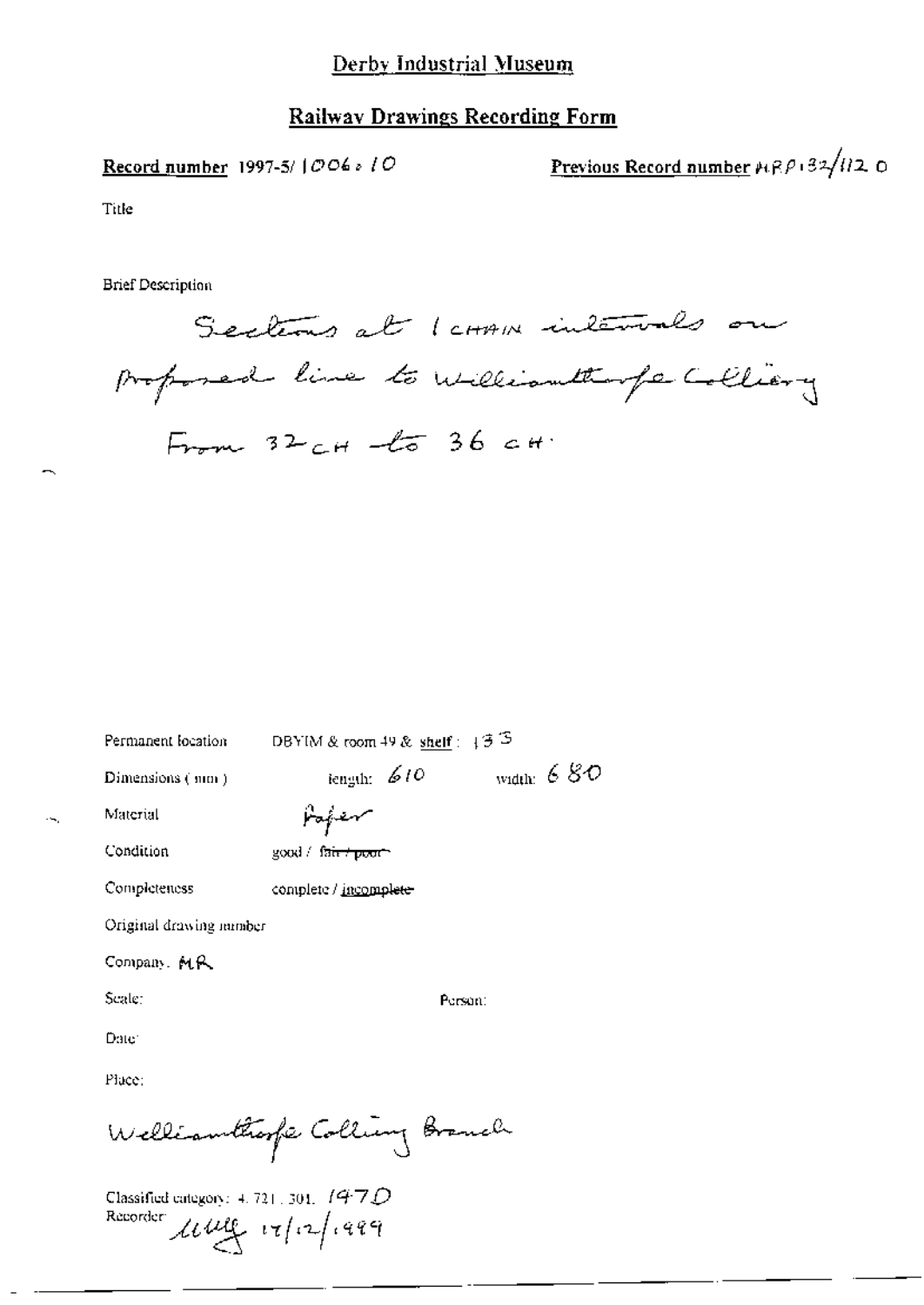Record number 1997-5/1006, 11

Previous Record number  $nRP/32/112$  O

Title

**Brief Description** 

Sections at I comme intervals on proposed line to williamthough Colliany From  $37$  CH  $-16$  41 CH

Permanent location

DBYIM & room 49 & shelf :  $35$ 

Person:

Dimensions (mm)

length:  $610$  width:  $680$ 

Material

m,

Paper

good / f<del>air / poor</del>

Condition

Completeness

complete / incomplete-

Original drawing number

Company: MR

Scale.

Date:

Place:

Williamthof Colling Branch

Classified category: 4, 721, 301,  $1470$ Recorder: Mulle 17/12/1999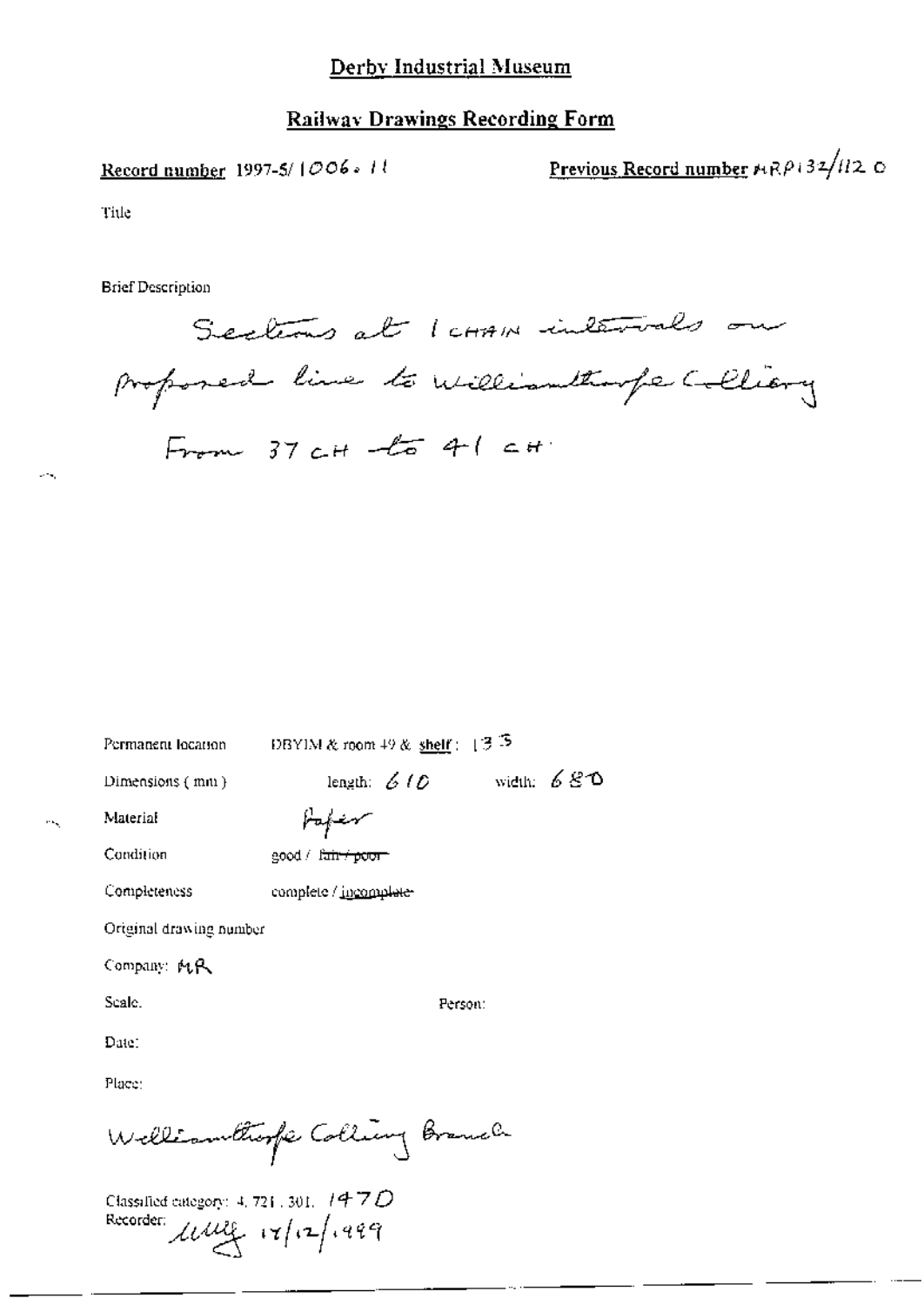#### **Railway Drawings Recording Form**

Record number 1997-5/1006, 17

Previous Record number  $\mu R \rho_1 3/112$  O

Title

**Brief Description** 

Sections at 1 comme intervals on proposed line to williamthough Colliery From 42cH -to 47 cH.

Permanent location.

DBYIM & room  $49$  & shelf  $(3.5)$ 

Person:

Dimensions (mm)

length:  $6 + O$  width:  $68 O$ Pafer

 $\mathcal{F}^{\mathcal{A}}$ 

Condition

Completeness

Material

good / fa<del>ir / pao</del>r-

complete / incomplete-

Original drawing number

Company: MR

Scale:

Date.

Place.

Welliamthoffe Colling Branch

Classified category:  $4.721$ , 301,  $(470$ Recorder  $\mu w$   $(7/12/1999)$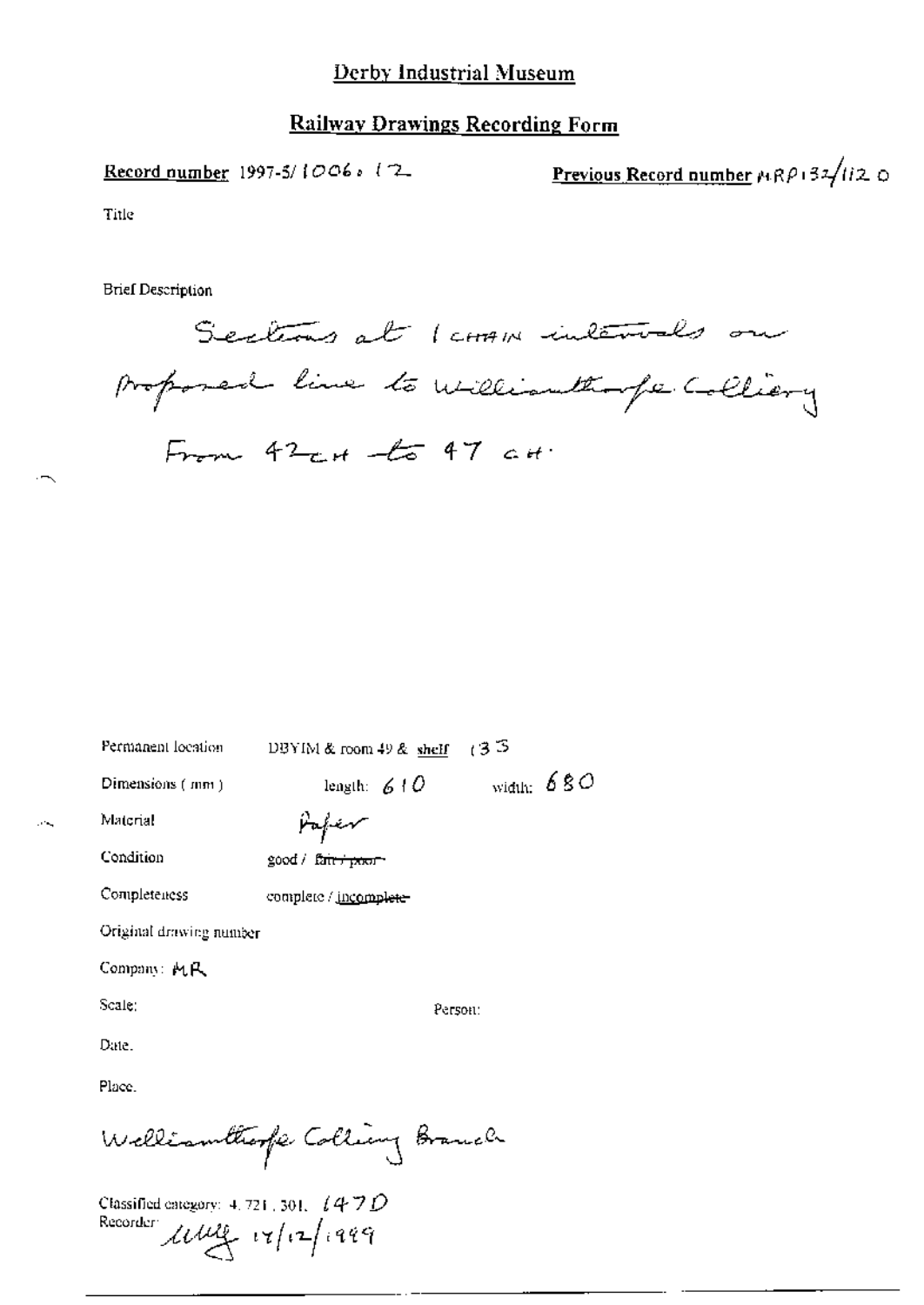### **Railway Drawings Recording Form**

Record number 1997-5/ $1006.13$ 

Previous Record number  $\mu R \rho_1 32/112$  O

Title

**Brief Description** 

Sections at 1 comme intervals on proposed line to williamthorpe Colliany From  $48cH - 6551cH$ 

Person:

Permanent location DBYIM & room 49 & shelf :  $+3.3$ 

Dimensions (mm)

length.  $335$  width: 680

Material

refer

Condition

Completeness

good / fai<del>r / poor -</del>

complete / incomplete-

Original drawing number

Company: HR

Scale:

Date:

Place:

Welliamthorfe Colling Branch

Classified category:  $4.7211301.747D$ Recorder und 17/12/1999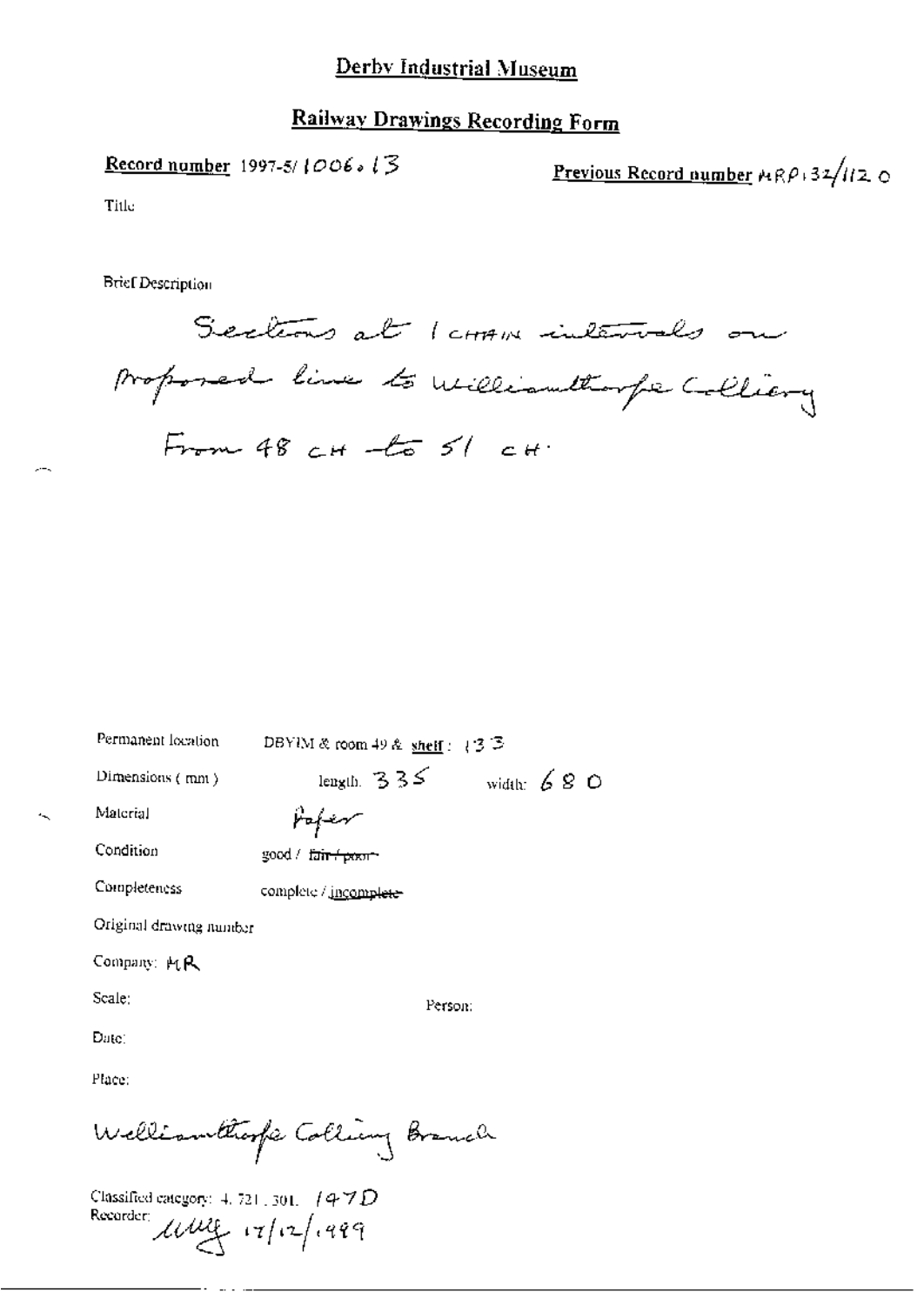Record number 1997-5/1006, 14-

Previous Record number ARP132/120

Title

**Brief Description** 

Sections at 1 comm intervals on proposed line to williamthoufe Colliery  $F_{r,m}$   $52$ cH  $-6$   $57$  cH

Permanent location

DBYIM & room 49 & shelf:  $13<sup>3</sup>$ 

width:  $680$ 

Person:

Dimensions (mm)

length:  $380$ 

Paper

good / fair / poor

Condition

Completeness

Material

complete / incomplete-

Original drawing number

Company: MR

Scale:

Date:

Place:

Welliamthorfe Colling Branch

Classified category: 4, 721-301.  $f4-7D$ Recorder:  $\mu\mu$ ,  $\int$   $(12)$   $(999)$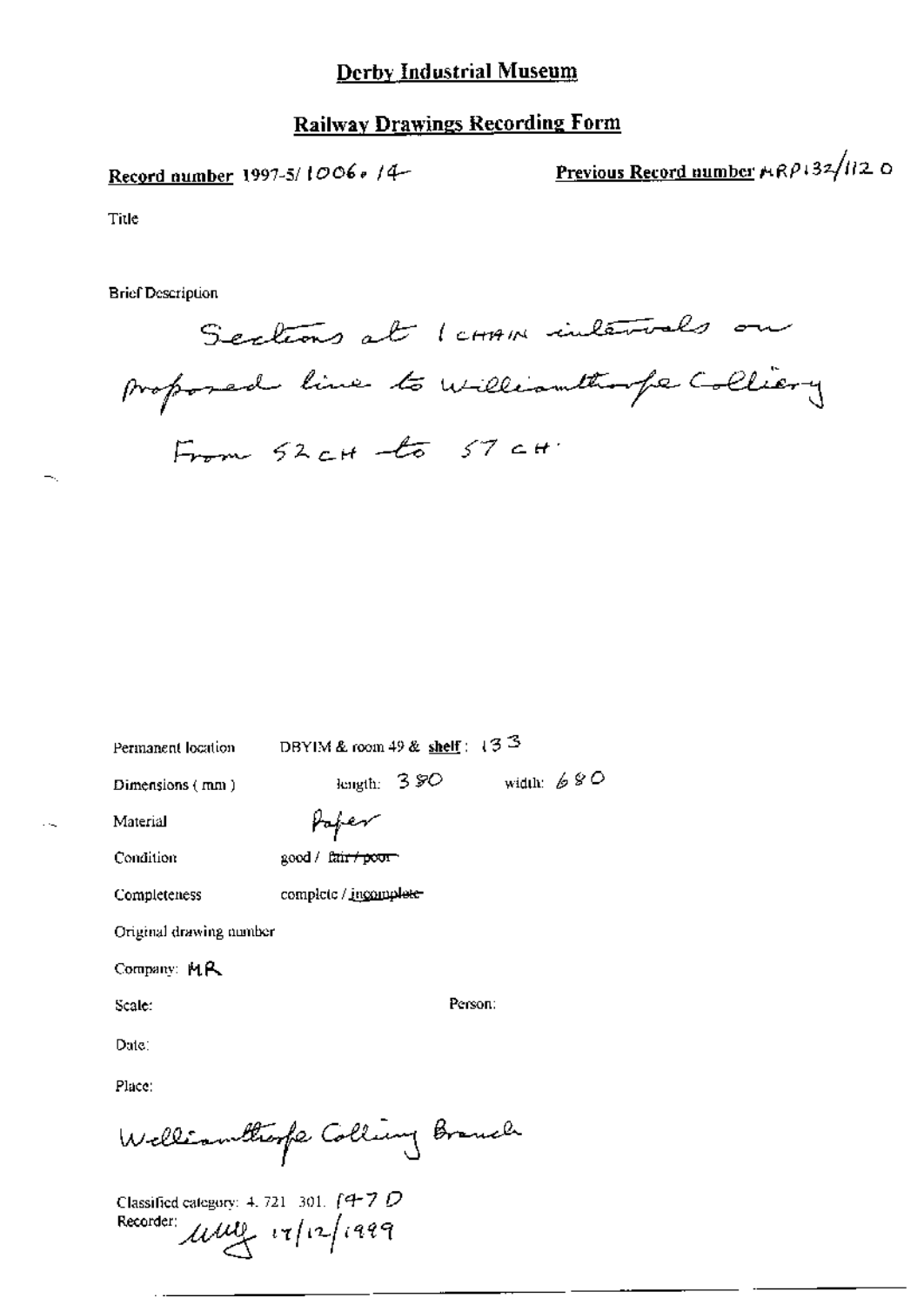#### **Railway Drawings Recording Form**

Record number 1997-5/1006, 15

Previous Record number MRP132/1120

Title

**Brief Description** 

Sections at 1 cross intervals on proposed line to Wellcomblooks Colliany From 58 CH to 63 cH

Permanent location

DBYIM & room 49 & shelf: 133

Dimensions (mm)

length:  $410$ 

width:  $715$ 

Person:

Material

 $\mu_{\rm m}/\nu \sim$ 

 $g$ oxid /  $f$ gir + poor

Condition

Completeness

complete / incomplete

Original drawing number

Company: MR

Scale:

Date:

Place:

Williamthoope Colling Branch

Classified category: 4, 721-301, 14-7D Recorder:  $\mu\mu\mu$  17/12/1999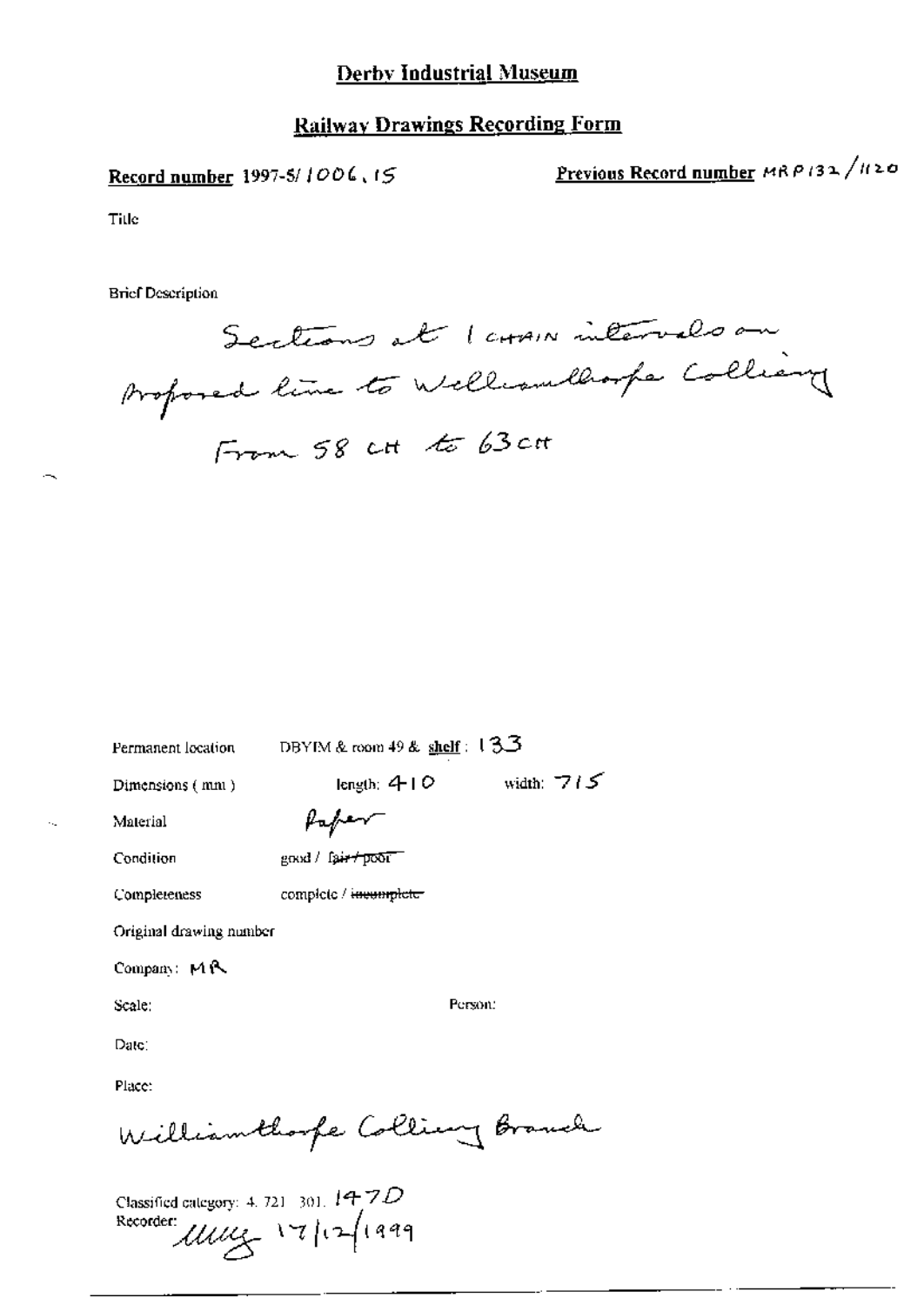### **Railway Drawings Recording Form**

Record number 1997-5/1006,  $16$ 

Previous Record number MRP (32/1120

Tille

**Brief Description** 

Sections at 1 cross intervals on proposed line to William though Colliany From 64 ct to 69 ct

DBYIM & room 49 & shelf 13.3 Permanent location

Dimensions (nun)

length:  $440.385$  width:  $715$ 

Person:

. — ,

faper

Condition

Material

good / fair+poor

complete / incomplete

Completeness

Original drawing number

Company: MR

Scale.

Date:

Place<sup>®</sup>

Williamthoofe Colling Branch

Classified category: 4, 721, 301,  $1470$ Recorder Ullly 17/17/1999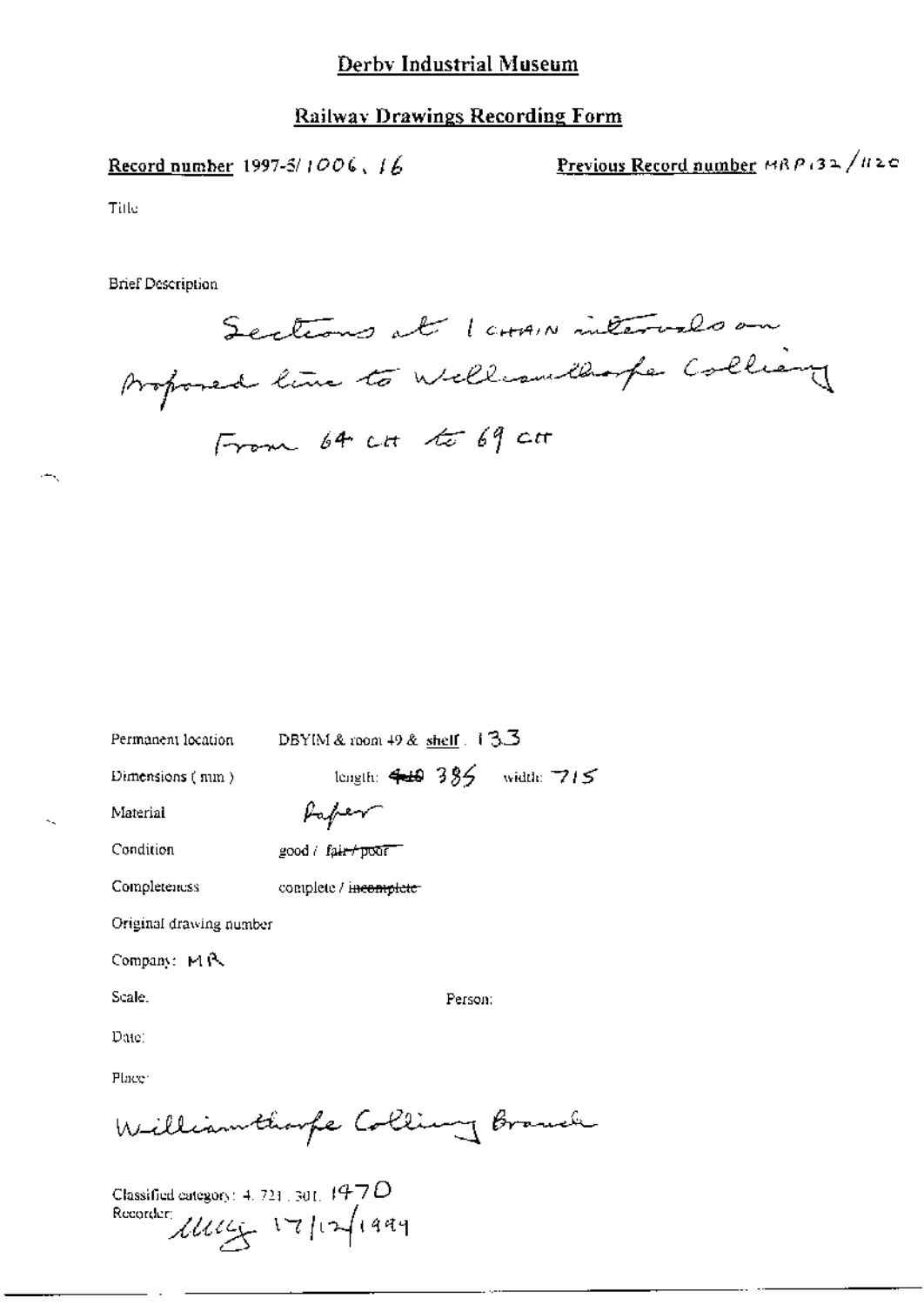Record number 1997-5/1006, 17

Previous Record number HRP 132/1120

Title

÷,

**Brief Description** 

Sections at 1 cross intervals on proposed line to William llooks Colliany From 70 ct to 73 ct

| Permanent focation            | DBYIM & room $49$ & shelf: $13.5$ |  |
|-------------------------------|-----------------------------------|--|
| Dimensions $(mn)$             | width: $715$<br>length: $380$     |  |
| Material                      | Haften T                          |  |
| Condition                     | good / fair <del>/ poor f</del>   |  |
| Completeness                  | complete / incomplete             |  |
| Original drawing number       |                                   |  |
| Company: MR                   |                                   |  |
| Scale:                        | Person:                           |  |
| Date:                         |                                   |  |
| Place:                        |                                   |  |
| William thorpe Colling Branch |                                   |  |
|                               |                                   |  |

Classified category, 4, 721, 301,  $(47D)$ Recorder: Ulley 17/12/1999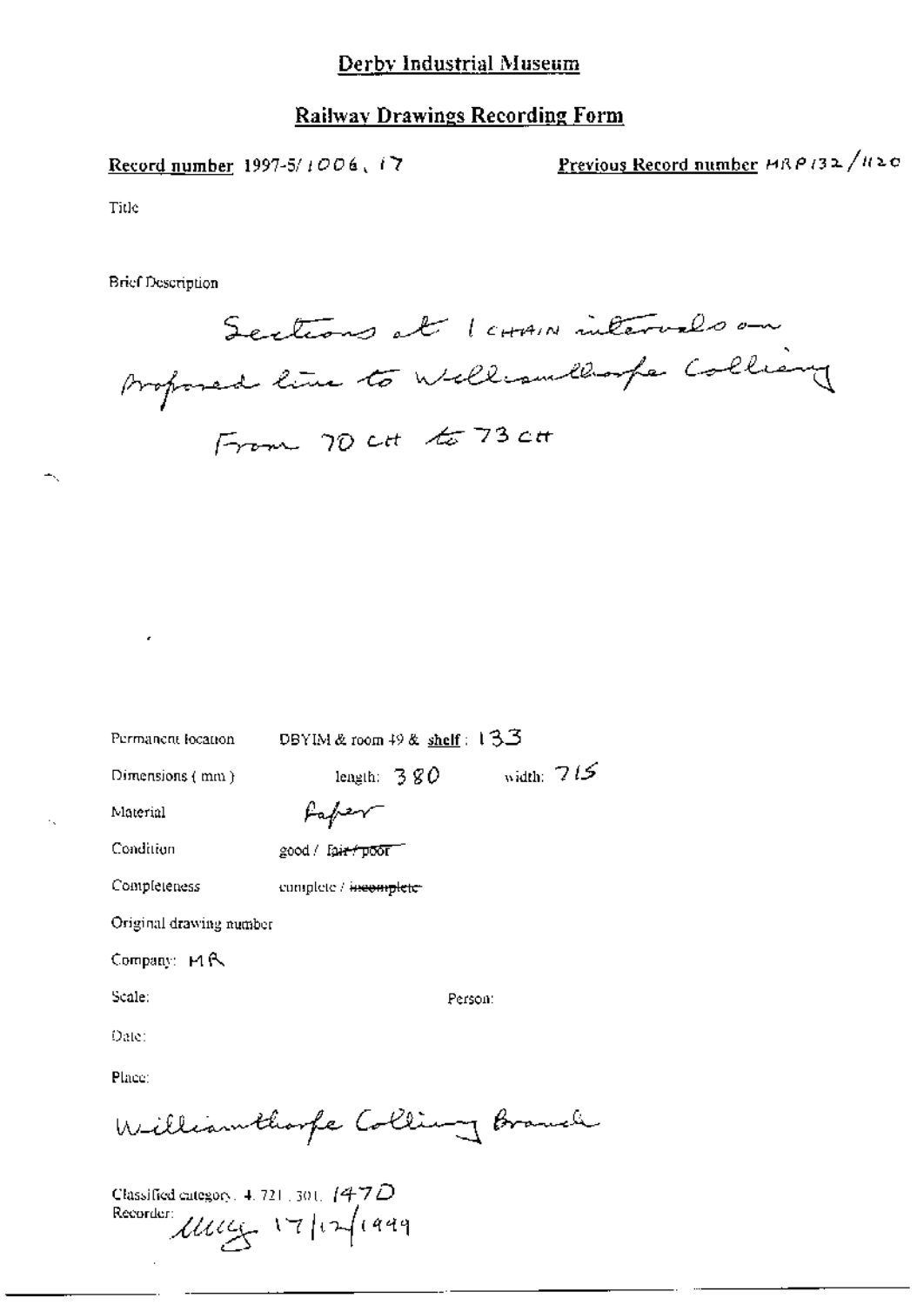Record number 1997-5/1006, 18

Previous Record number HRP (32/1120

Title

**Brief Description** 

Sections at 1 cross intervals on From I can to them

Permanent location

DBYIM & room 49 & shelf: 13.3

Dimensions (mm)

length:  $2.55$  width:  $715$ 

Person:

Condition

faper

Material

good / fair+paor

complete / incomplete

Completeness

Original drawing number

Company: MR

Scale.

Date:

Place.

Williamthorpe Colling Branch

Classified category:  $4, 721, 301, 147D$ Recorder 11/12/1999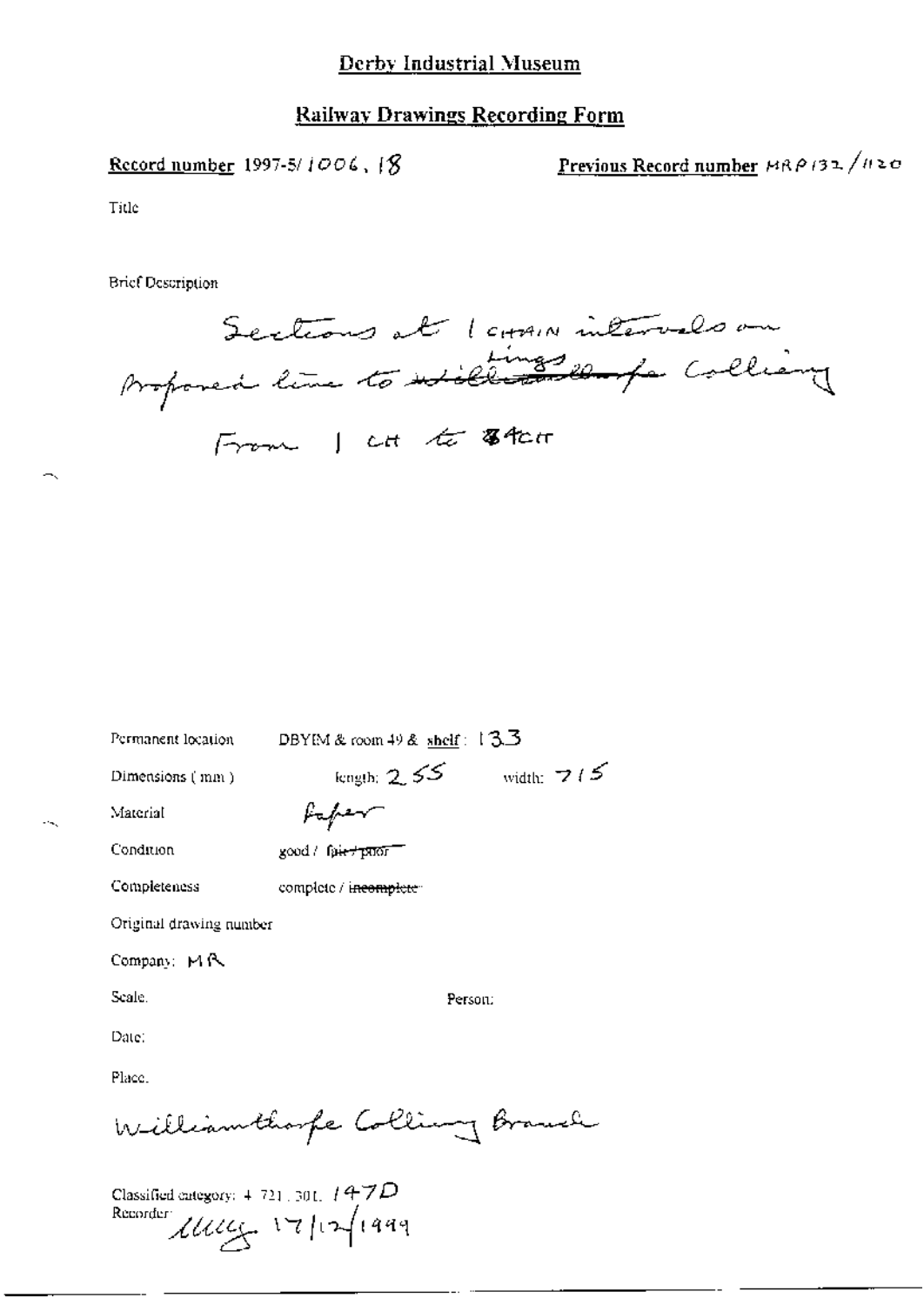Record number 1997-5/ $1006, 19$ 

Previous Record number HRP 132/1120

Title

**Brief Description** 

Sections at 1 comm intervals on From 5 ct to 7 ct

Permanent location

DBYIM & room  $49$  & shelf:  $13.3$ 

Dimensions (mm)

length:  $255$  width:  $7/5$ 

 $\sigma_{\rm N}$ 

Condition

Material

Completeness

good / fair-f poor

complete / incomplete

faber

Original drawing number

Company: MR

Seale:

Person:

Date:

Place:

Williamthoofe Colling Branch

Classified category:  $4.721$ , 301,  $147D$ Recorder: 11144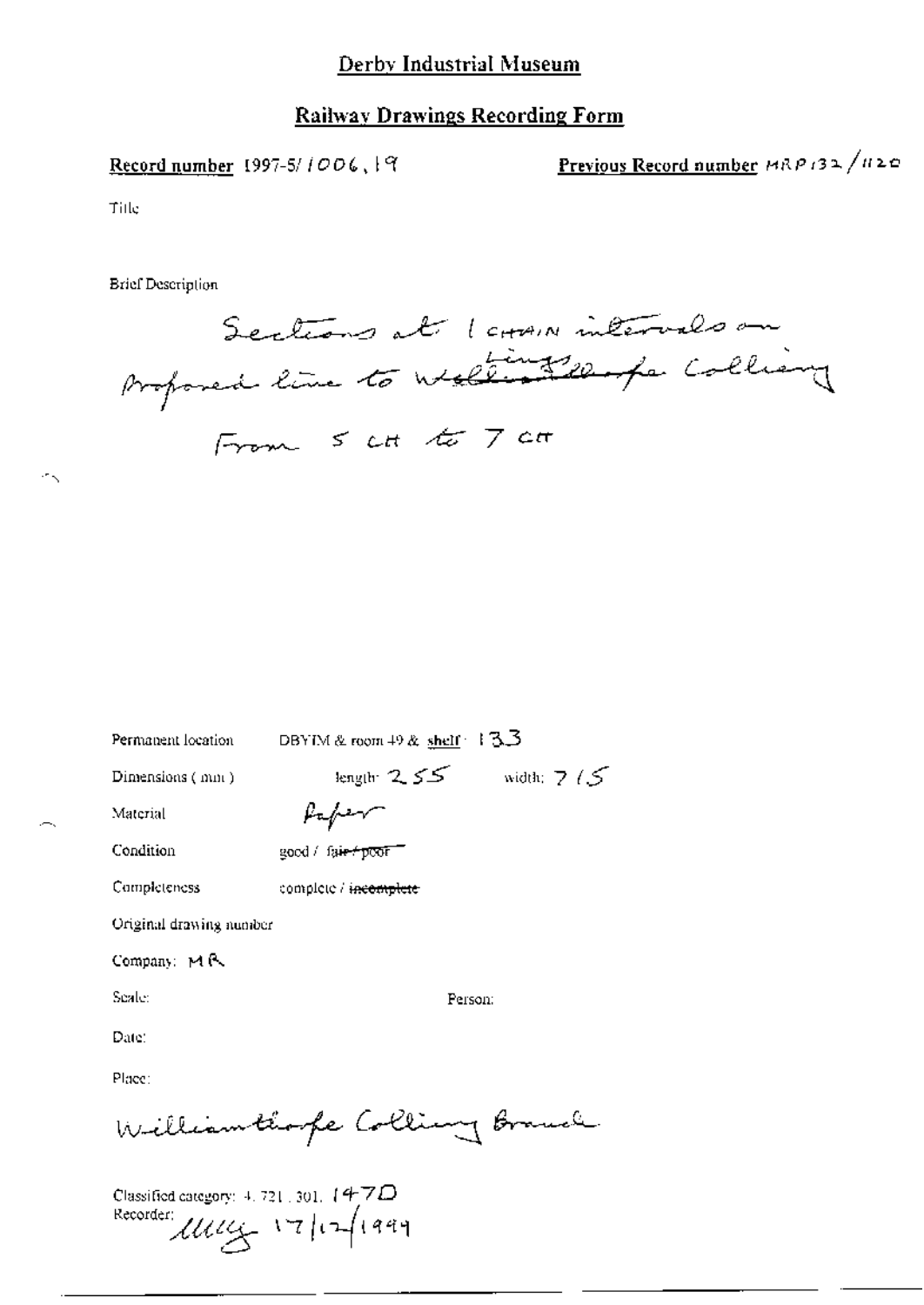#### **Railway Drawings Recording Form**

#### Record number 1997-5/2O9

### Previous Record number  $\frac{R}{r^2}$  2/240

Title

**Brief Description** 

Plan showing proposed route of Williamsthofe Colliery brough from Devly / feeds route. Landvannens! Sir HJJ Hunlobe FL Clay J Rearson Dalle of Devoushire

length:  $1360$  width: 340

Person:

Permanent location

DBYIM & room 49 & shelf:  $65$ 

Paper on folice

Dimensions (mm)

Material

Condition

good / fair / poor"

Completeness

complete / incomplete- $664C$ 

Original drawing number

Company:  $AR$ 

Scale:  $I'' = 4 \text{ cm} \cdot N S$ 

Date:

Place:

Williamsthofe Colliany<br>near Clay Cross.

Classified category: 4, 721, 301,  $\frac{1}{2}$  / 4-70 Recorder MAG 31.10.97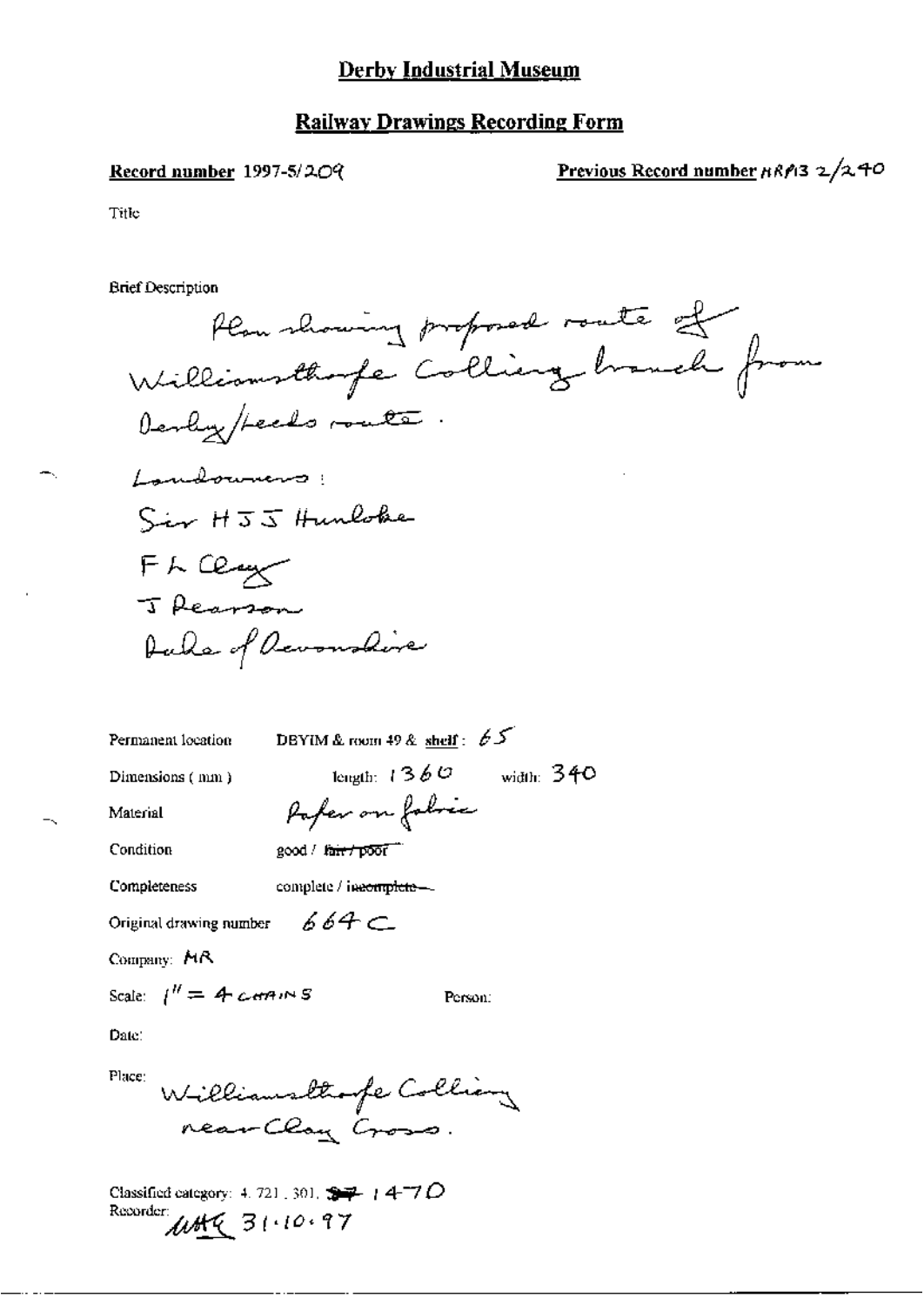# **Railway Drawings Recording Form**

Record number 1997-5/388 Previous Record number  $\mu$ RP(32/432) Parish of Northungfield Title **Brief Description** Plan showing a small even of land for the William thorpe branch adjacent to Charlespield - Northwingfield south

| Permanent location                                                                        | DBYIM & room 49 & shelf : $75$ |              |
|-------------------------------------------------------------------------------------------|--------------------------------|--------------|
| Dimensions $(mn)$                                                                         | length: 4-0- <del>0</del>      | width. $265$ |
| Material                                                                                  | Paper                          |              |
| Condition                                                                                 | good/fair/poor Brutter         |              |
| Completeness                                                                              | complete / imcomplete          |              |
| Original drawing number                                                                   | 786                            |              |
| Company: A R.                                                                             |                                |              |
| Scale:  ″ニ 什c <del>けっ</del> 灬s                                                            |                                | Person:      |
| Date: April 1859                                                                          |                                |              |
| Place:                                                                                    |                                |              |
|                                                                                           | North Wingfield.               |              |
| Classified category, 4.721, 301, $\mathcal{CP}^-(4.7D)$<br>Recorder:<br>$100\frac{1}{48}$ |                                |              |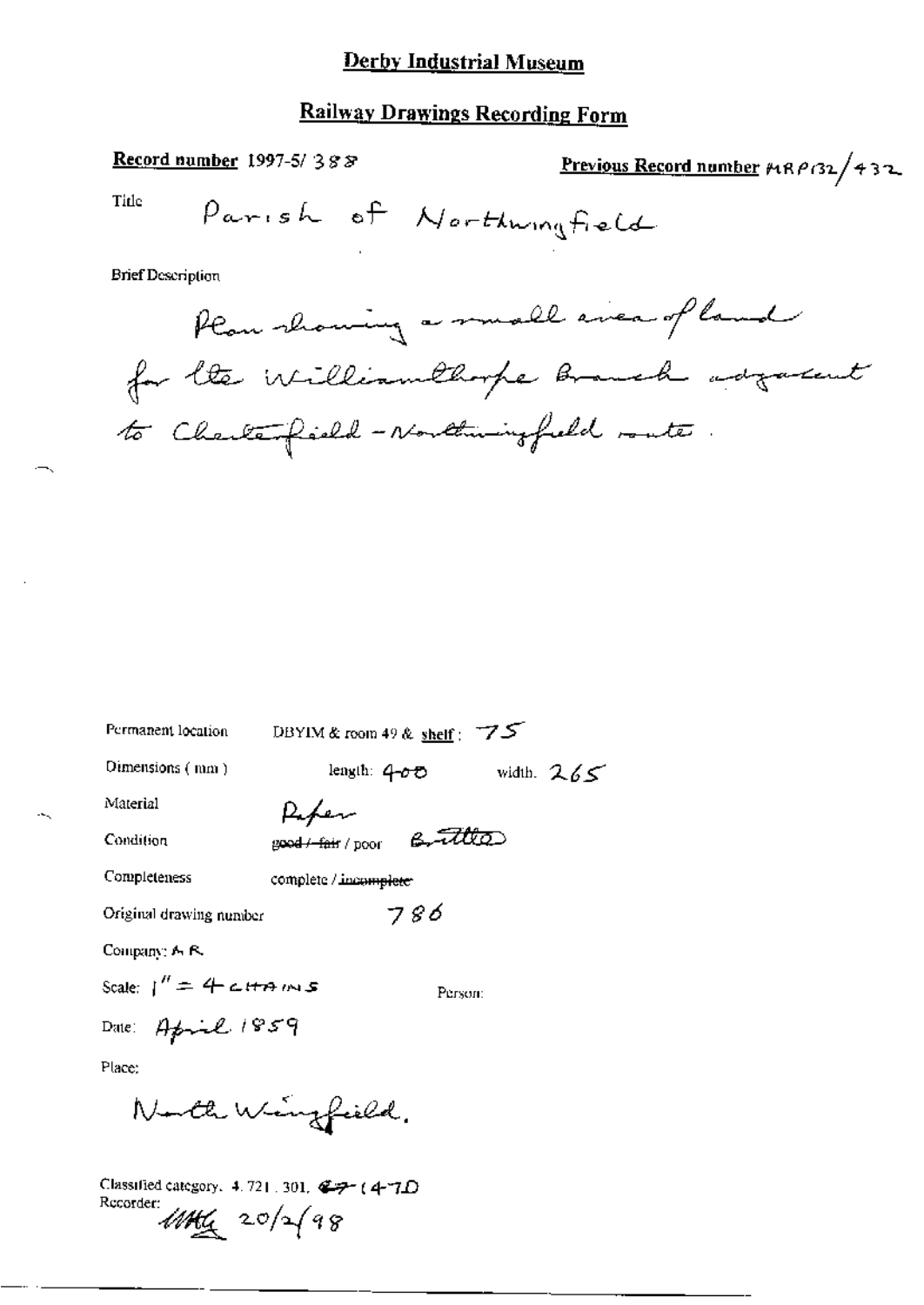CATTELL Record number 1971 - 384/557 Previous Record number  $1212$ MAP OF AN ESTATE Title IN THE TOWNSHIPS OF WILLIAMTHORPE, HEATH, AULT-HUCKNALL **Brief Description** HASLAND<br>IN THE COUNTY OF DERBY The *Property* of THE HONORABLE MAS HUNLOWE. Map rhowing fields of estate with miling to Lings Colling, Surrounding landowners; The Right Hon Earl Monvers. Dake of Devenishine. Fournalispof North Wingfield Pavillof Ault Huskn. Femple Normanton<br>Williamtharpe W DBYIM & room 49 & shelf:  $119$ Permanent location length:  $610$ width:  $\mathscr{G}60$ Dimensions (mm) Paperonfoloie Material Condition good / fair t poer Completeness complete / incomplete. Original drawing number Company: Scale  $\int_{-\infty}^{\infty} 6c$  and  $\cos$ Person: John Bromley.  $1864$ Date: Place: Lings Collière Classified category:  $4.721, 301, 14.66$ ,  $14.70$ Recorder:  $\mathcal{U}\mathcal{U} = \frac{1}{2} \int \frac{1}{2} \int \frac{1}{2} \sigma^2 \sigma^2$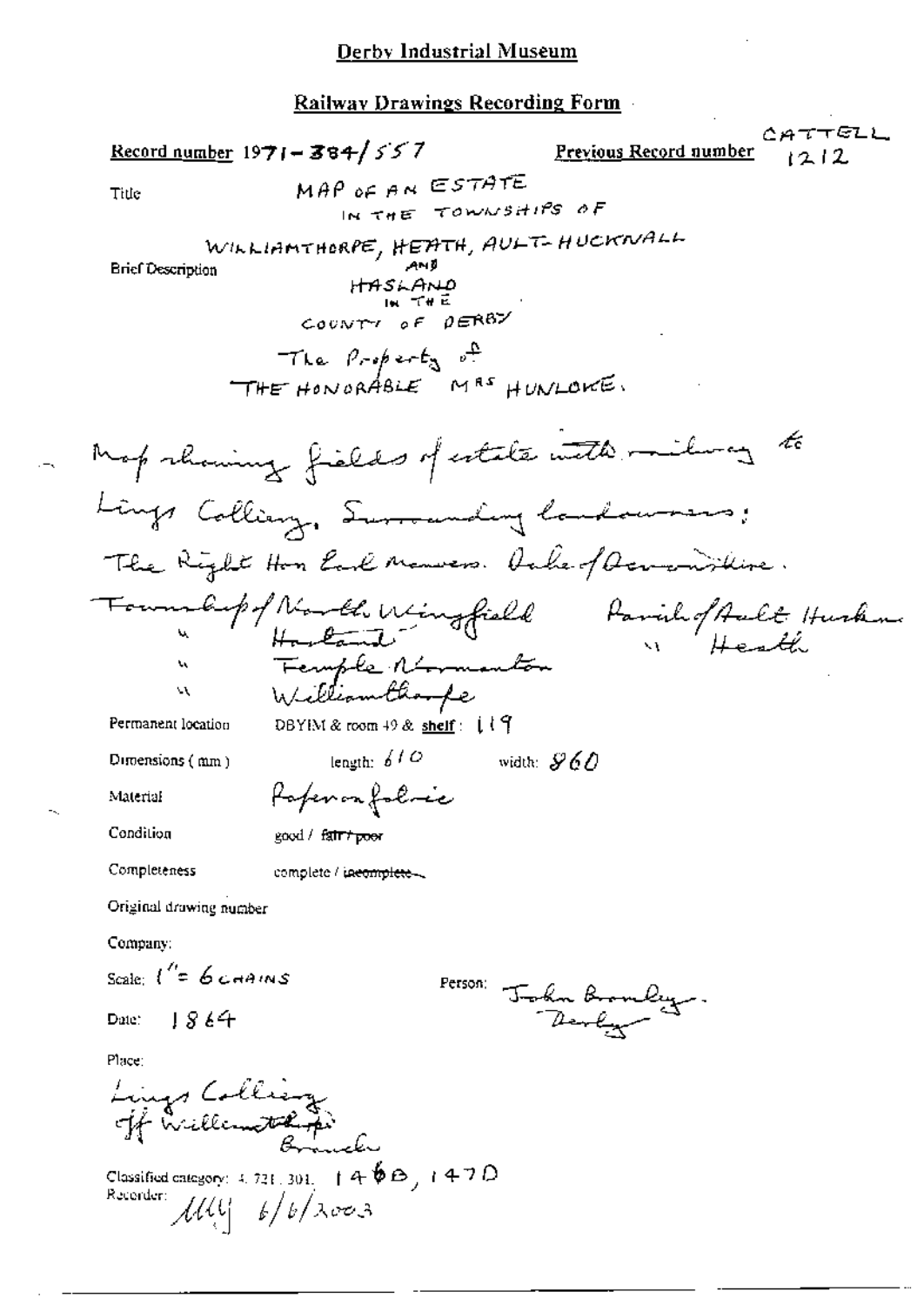### Railway Drawings Recording Form

Permanent location

DBYIM & room 49 & shelf:  $(30$ 

Dimensions (mm)

length:  $605$  width: 4-50

Material Condition

ж,

Paperon folice good / fair / poor--

complete / incomplete.

Original drawing number  $F-4-12$ ,  $254$ 

Company:  $M \upharpoonright R$ 

Completeness

Scale:  $\int_{0}^{H}dx$   $\int_{0}^{H}dH$ Date: Qub1859

Person: I numbered fraction

Place:

Northwingfield

Classified category: 4, 721 , 301, 4  $\mathcal{4}$   $\mathcal{7}$   $\mathcal{D}$ Recorder: Mult 5/11/1999